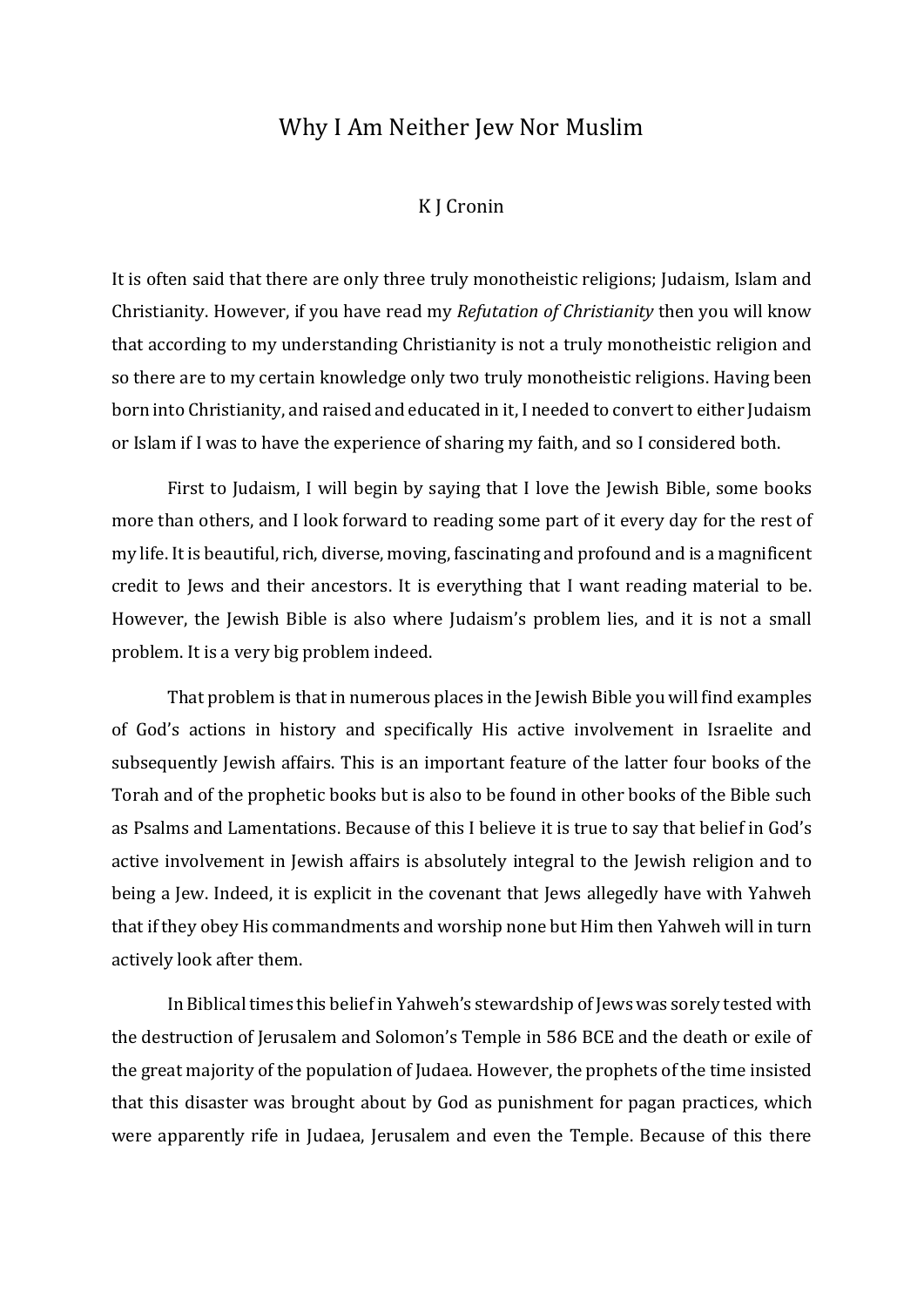developed among Jews an acceptable rationale for the disaster that had befallen them, and so Judaism survived the disaster of 586 BCE.

Move the calendar forward some 2,500 years and Jews suffer another disaster, this time at the hands of the Nazis. The details of what happened in the Holocaust are known to every well-educated person and so I will not repeat them here. However, on this occasion there was no widespread pagan practice among the Jews of Germany and Eastern Europe. Indeed, the Jewish communities of Eastern Europe were the global standard bearers for Jewish practice, Jewish education and Jewish scholarship. There was simply no way to explain why Yahweh would inflict this cataclysm upon Eastern European Jews, unless of course you are an Orthodox Jew and allege that Yahweh was angry because of the secularism of many European Jews and so He had six million of them murdered! Let us just say that there was no way for the majority of Jews to reconcile themselves to this catastrophe, and despite the best efforts of their thinkers and rabbis this remains the case down to the present day. Needless to say, it has caused much disquiet among believing Jews, prompting many to question the fundamentals of their religious beliefs, some to abandon their religion altogether and some to even question the existence of a Personal God. Whatever about abandoning their religion, with some Jews tragically turning to pagan religions such as Christianity, it is a disaster when a person loses their belief in the existence of a Personal God.

The obvious conclusion that any right-thinking person will reach after the Holocaust is that God does not intervene in Jewish affairs and that the prophets were wrong to insist that He does, but such divine intervention was not only promulgated by the prophets; it was a fundamental belief of Judaism from the very start. Consider what is the most important foundational belief in Judaism, which is that some 3,200 years ago Yahweh delivered the Israelites from the clutches of Pharaoh in the Exodus from Egypt by parting the Sea of Reeds, having already inflicted ten plagues on the Egyptians that culminated in the killing of all first-born Egyptians. What is Judaism without this belief? What is Judaism without Passover? And yet how can Jews believe the story of the Exodus after the Holocaust in which Yahweh did nothing to deliver six million Jews from the clutches of the Nazis? I did not believe in divine intervention in human affairs before I considered the implications of the Holocaust and so nothing changed for me, but a lot has changed for Judaism. Despite this I did seriously consider converting to Judaism, mainly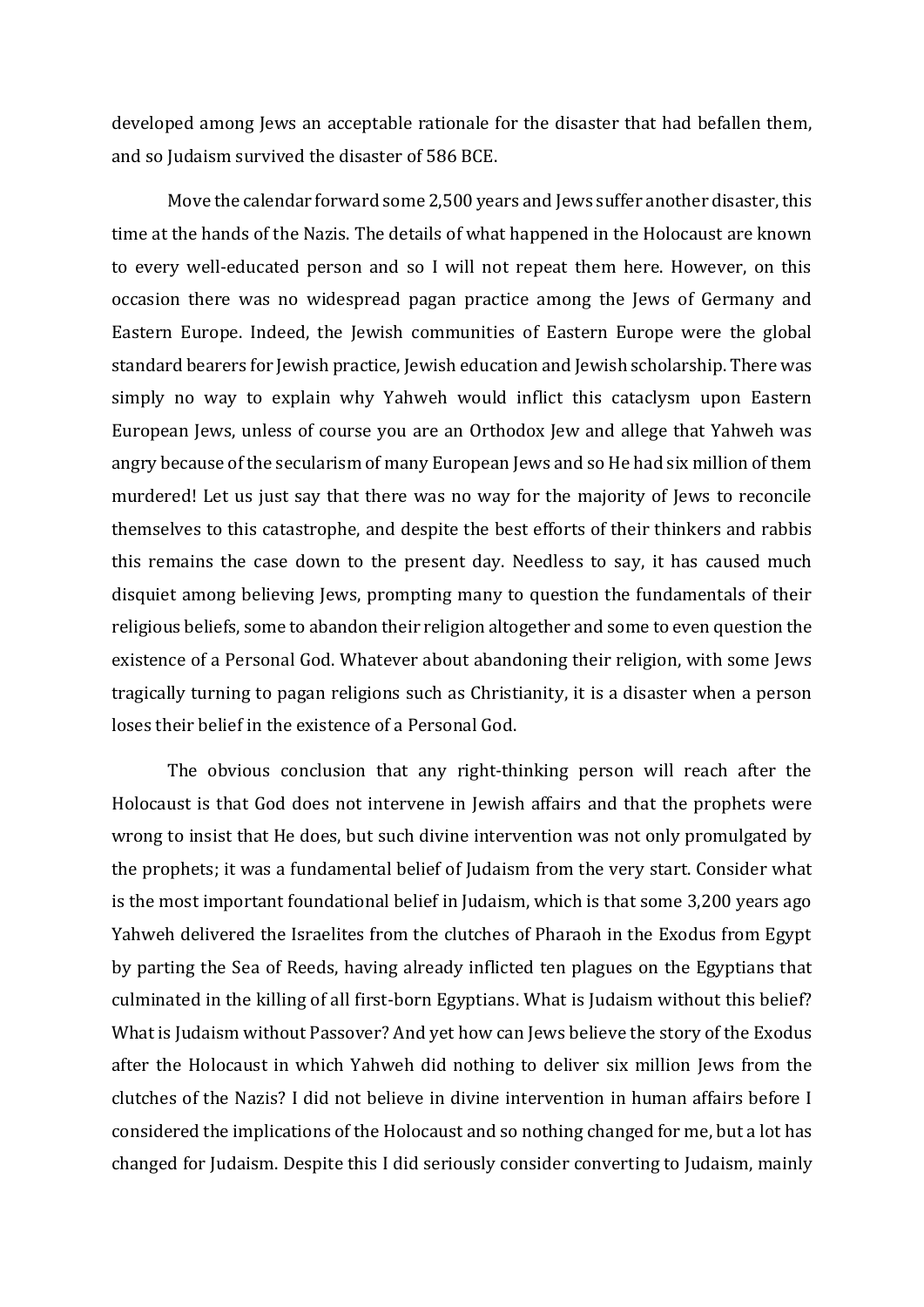because of Exodus 3:14, but I eventually decided that it made no sense to do so. It is one thing for a Jew to have serious misgivings about the fundamentals of their own religion but it is quite another for a would-be convert to have such misgivings and so I have decided not to convert to Judaism, that is even assuming they would have me after all that I have written.

So what about Islam? Beginning with their scripture, I have a different sort of problem. There is very little mention in the Qur'an of God intervening in human affairs and so it does not present a problem to the faithful or to the would-be convert. The only mentions of divine intervention in human affairs are in the accounts of a number of peoples who rejected their home-grown prophets and their message. These mentions were no doubt prompted by Muhammad's own experience of such rejection by the likes of the Quraysh in Mecca and were presumably a way of reassuring his followers that what they were experiencing with their own brethren was to be expected and that it would all work out well in the end, which it did.<sup>i</sup> Muhammad in each case relates what God did to punish these obstinate peoples. However, although these punishments are mentioned on numerous occasions in the Qur'an, they do not collectively constitute an important Islamic belief and so do not present a problem for the sceptical believer (if there is such a thing in Islam) or the would-be convert.

The message of the Qur'an is a very simple one and can be summed up in the five pillars of Islam. These are: declaring that there is no god but God and that Muhammad is His messenger; saying regular prayers; giving in charity; fasting during Ramadan; and making pilgrimage to Mecca. That there is no god but God and that Muhammad is His messenger are stated on countless occasions in the Qur'an, in one form or another, as are the need for regular prayer and giving in charity. The Qur'an guarantees the faithful that those who accept faith and pray and give in charity and struggle in the cause of Allah will be rewarded with paradise in the afterlife, described in the Qur'an as gardens with rivers and sometimes mansions. Conversely, for those who do not accept faith there is the punishment of hell, which Muhammad describes in some detail but is basically eternal suffering in a fiery abyss. These two, paradise and hell, are the prime motivators to righteousness in Islam.

That, in a nutshell, is the message of the Qur'an. It is repeated over and over again but that is basically it. Muhammad could therefore have eloquently articulated the whole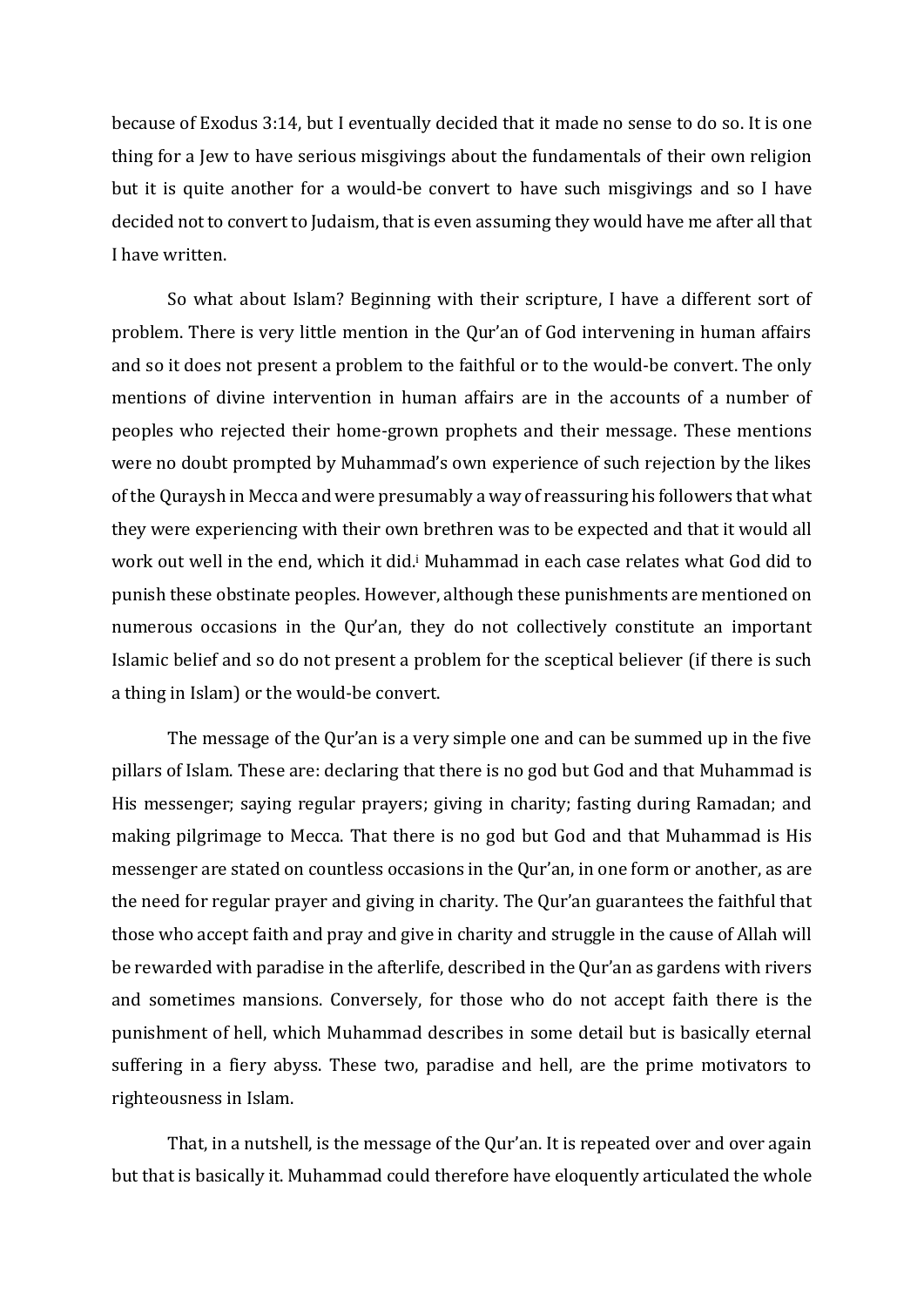of the message contained in the 114 surahs of the Qur'an in one medium-length surah, which would have saved would-be converts like me from losing interest while reading it. And it is not just the repetition, including the copious use of stock phrases, that I have a problem with. It is the very sameness of it all. I feel like I am reading the same thing over and over again even when I am not because it all sounds and feels the same, no doubt because it is all from one man and so is all in the one voice. There is none of the richness and diversity of the Jewish Bible, which speaks with many voices. Arabic speakers no doubt have a much superior experience of the Qur'an because they can read the original, which I believe is beautiful, and they can listen with understanding to recitations of the Qur'an, which can be very beautiful.ii However, these are aesthetic considerations and are of far less importance than the meaning that is being communicated. That is not to say that translations of the Qur'an cannot be beautiful because in my experience they can be (e.g., Abdullah Yusuf Ali's), but that beauty is mainly the aesthetic accomplishment of the translator and is of secondary importance to the meaning being accurately communicated, and whereas I have no doubt that the beauty of the Qur'an cannot be faithfully reproduced in a translation, I am confident that the meaning of the Qur'an can.

Having said that, there is very little in the Qur'an that I object to. I do not believe there is any such thing as hell because that would be contrary to God's perfection, but I don't object to anyone else believing it.<sup>iii</sup> I would say that this is a minor disagreement were it not for the fact that Muhammad mentions it scores of times and so it was clearly important to him and he was clearly convinced of it. However, I get the impression that Muhammad was not a man who was greatly given to theological reflection. But anyway, that alone would do nothing to dissuade me from converting to Islam.

I have also read quite a number of the Hadith and have found that I am not interested in them and so this second tier of Islamic scripture would neither incline me nor disincline me to convert.iv

So overall I am bound to say that I find the Qur'an repetitive, samey and lacking in interesting content and that it consequently does not hold my interest; I find the Hadith uninteresting; and I find the Quranic insistence on the existence of hell only mildly perturbing. There is also simply no comparison between the Qur'an and the Jewish Bible. Of those books in the Jewish Bible that I love or even greatly appreciate, I would not trade a single one for the entire Qur'an, and there would never be a time when I would prefer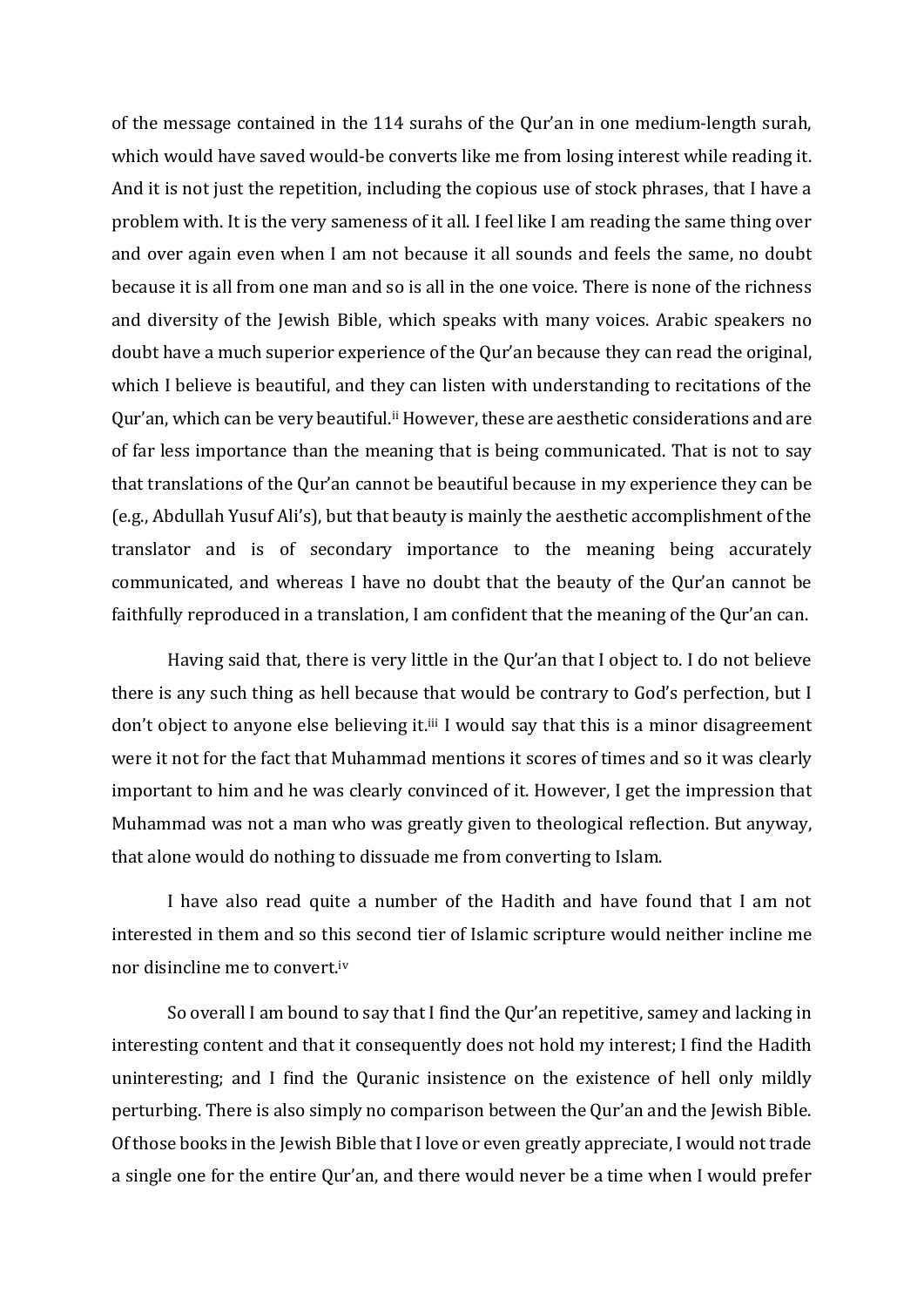to read the Qur'an than the Jewish Bible, which is not ideal for a would-be convert to Islam. To add to this, I find that aside from the Qur'an and its commentaries, there is in Islam very little of interest to read, by contrast to the richness of Jewish writing, and I think it is an understatement to say that in Islam original or critical religious and theological thinking and writing are not encouraged, which rules out my interests outside of the Jewish Bible. I have therefore decided not to convert to Islam.

That concludes my thoughts on converting to Judaism or Islam. I must say that I am very disappointed that neither of them is for me because I would very much like to have the experience of sharing my faith and they are the only religions that could theoretically afford me that experience. However, I will continue to have my confident monotheistic faith and I will continue to read and enjoy the Jewish Bible every day of the rest of my life and I will be content with that.

June 25th 2022

[www.exodus-314.com](http://www.exodus-314.com/)

## Endnotes

ii For example, listen to Saad Al-Ghamdi, Surah #68 Al-Qalam at <https://qurancentral.com/audio/saad-al-ghamdi/>

iii As regards the idea of Hell, I reject the idea that there is eternal suffering for any person after death. All we need to do is cast our minds back to the condition of existence before

<sup>i</sup> The various peoples mentioned and their respective prophets include Lot with the notidentified people of Sodom and Gomorrah and Moses with Pharaoh and his courtiers. Lot was of course not a prophet and the Bible does not mention any efforts on his part to convert anyone to belief in Yahweh, and Moses was not trying to convert Pharaoh and His courtiers to belief in Yahweh. These two were no doubt included to bolster the number of rejected prophets and so make a more compelling point.